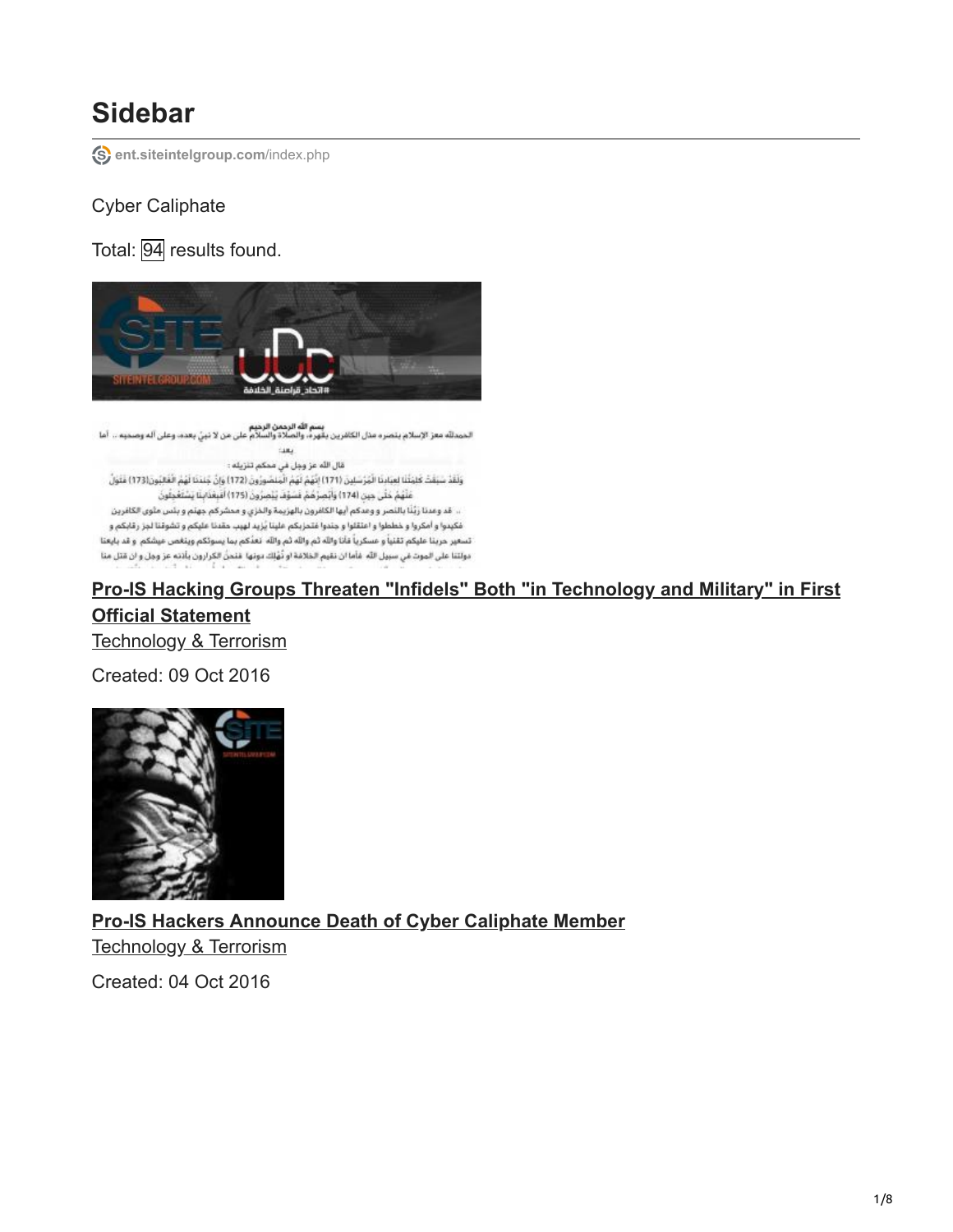

#### **[CCA Releases "Kill List" of Over 22,000 U.S.-Based Real Estate Company Employees](https://ent.siteintelgroup.com/Dark-Web-and-Cyber-Security/cca-releases-kill-list-of-over-22-000-u-s-based-real-estate-company-employees.html)** Technology & Terrorism

Created: 10 Sep 2016

Tags: Dark Web Cyber Security: [Dark Web Cyber Security](https://ent.siteintelgroup.com/index.php?option=com_customproperties&view=search&task=tag&tagName=Dark%20Web%20%20Cyber%20Security:Dark-Web--Cyber-Security) Countries (Cyber): [United States](https://ent.siteintelgroup.com/index.php?option=com_customproperties&view=search&task=tag&tagName=Countries%20(Cyber):United-States) Hacking Groups (Cyber): [Cyber Caliphate](https://ent.siteintelgroup.com/index.php?option=com_customproperties&view=search&task=tag&tagName=Hacking%20Groups%20(Cyber):Cyber-Caliphate)



## **[Caliphate Cyber Army Seeks New Recruits Following Detainment of "Main Member"](https://ent.siteintelgroup.com/Dark-Web-and-Cyber-Security/caliphate-cyber-army-seeks-new-recruits-following-detainment-of-main-member.html)**

Technology & Terrorism

Created: 29 Aug 2016

Tags: [Cyber Terrorism](https://ent.siteintelgroup.com/index.php?option=com_customproperties&view=search&task=tag&tagName=Cyber%20Terrorism:Cyber-Terrorism): Cyber Terrorism [Dark Web Cyber Security](https://ent.siteintelgroup.com/index.php?option=com_customproperties&view=search&task=tag&tagName=Dark%20Web%20%20Cyber%20Security:Dark-Web--Cyber-Security): Dark Web Cyber Security Countries (Cyber): [Kuwait](https://ent.siteintelgroup.com/index.php?option=com_customproperties&view=search&task=tag&tagName=Countries%20(Cyber):Kuwait) Hacking Groups (Cyber): [Cyber Caliphate](https://ent.siteintelgroup.com/index.php?option=com_customproperties&view=search&task=tag&tagName=Hacking%20Groups%20(Cyber):Cyber-Caliphate)



**[United Cyber Caliphate Distributes Second U.S. Army List, States "Kill Them All"](https://ent.siteintelgroup.com/Dark-Web-and-Cyber-Security/united-cyber-caliphate-distributes-second-u-s-army-list-states-kill-them-all-2.html)** Technology & Terrorism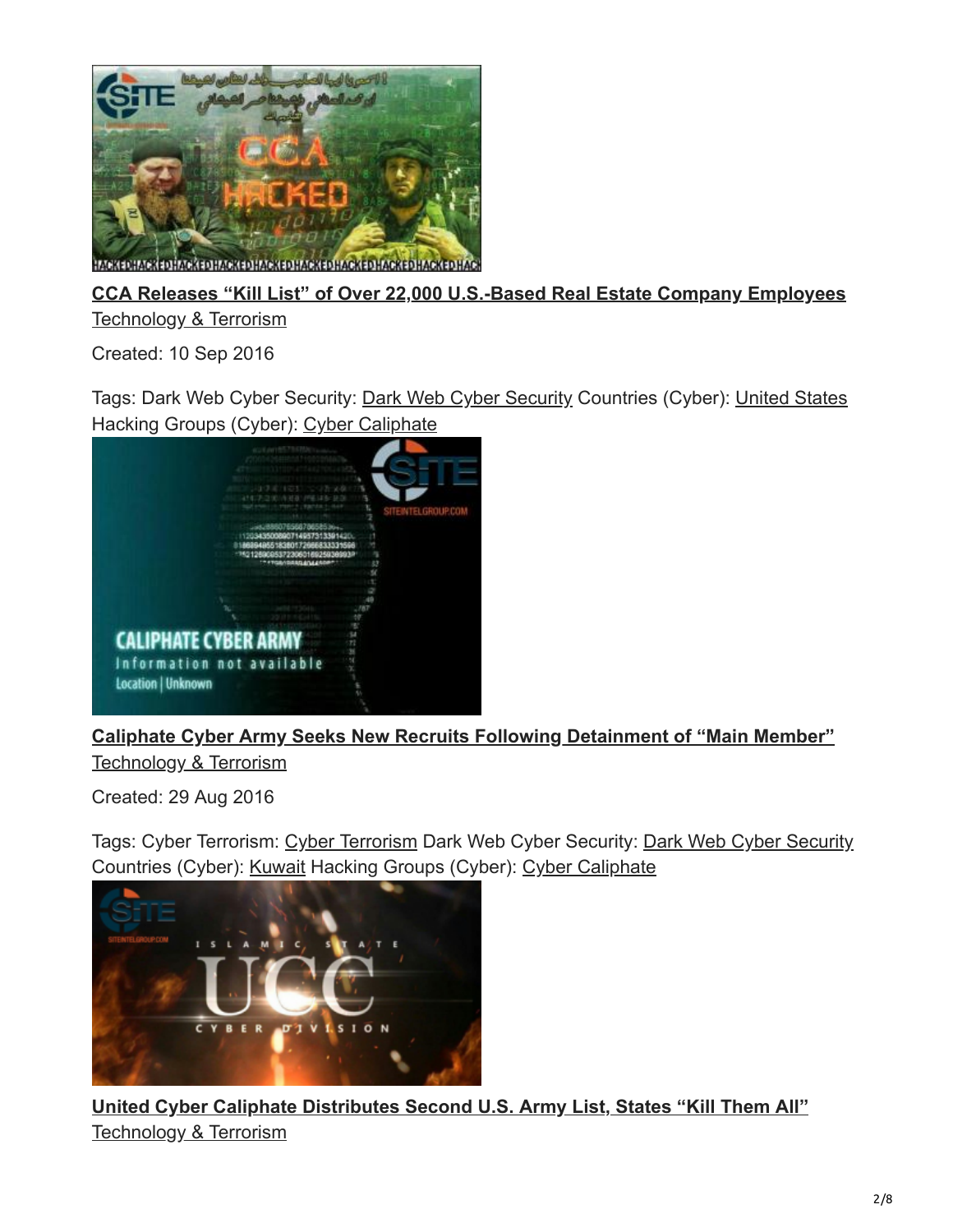Created: 11 Aug 2016

Tags: Cyber Terrorism: [Cyber Terrorism](https://ent.siteintelgroup.com/index.php?option=com_customproperties&view=search&task=tag&tagName=Cyber%20Terrorism:Cyber-Terrorism) Dark Web Cyber Security: [Dark Web Cyber Security](https://ent.siteintelgroup.com/index.php?option=com_customproperties&view=search&task=tag&tagName=Dark%20Web%20%20Cyber%20Security:Dark-Web--Cyber-Security) Countries (Cyber): [United States](https://ent.siteintelgroup.com/index.php?option=com_customproperties&view=search&task=tag&tagName=Countries%20(Cyber):United-States) Hacking Groups (Cyber): [Cyber Caliphate](https://ent.siteintelgroup.com/index.php?option=com_customproperties&view=search&task=tag&tagName=Hacking%20Groups%20(Cyber):Cyber-Caliphate)



**[United Cyber Caliphate Redistributes Purported U.S. Air Force Personnel Information](https://ent.siteintelgroup.com/Dark-Web-and-Cyber-Security/united-cyber-caliphate-redistributes-purported-u-s-air-force-personnel-information.html)** Technology & Terrorism

Created: 03 Aug 2016

Tags: [Cyber Terrorism](https://ent.siteintelgroup.com/index.php?option=com_customproperties&view=search&task=tag&tagName=Cyber%20Terrorism:Cyber-Terrorism): Cyber Terrorism [Dark Web Cyber Security](https://ent.siteintelgroup.com/index.php?option=com_customproperties&view=search&task=tag&tagName=Dark%20Web%20%20Cyber%20Security:Dark-Web--Cyber-Security): Dark Web Cyber Security Countries (Cyber): [United States](https://ent.siteintelgroup.com/index.php?option=com_customproperties&view=search&task=tag&tagName=Countries%20(Cyber):United-States) Hacking Groups (Cyber): [Cyber Caliphate](https://ent.siteintelgroup.com/index.php?option=com_customproperties&view=search&task=tag&tagName=Hacking%20Groups%20(Cyber):Cyber-Caliphate)



**[UCC Distributes List, Satellite Images of Air Bases Used by U.S. Air Force](https://ent.siteintelgroup.com/Dark-Web-and-Cyber-Security/ucc-distributes-list-satellite-images-of-air-bases-used-by-u-s-air-force.html)** Technology & Terrorism

Created: 30 Jul 2016

Tags: [Cyber Terrorism](https://ent.siteintelgroup.com/index.php?option=com_customproperties&view=search&task=tag&tagName=Cyber%20Terrorism:Cyber-Terrorism): Cyber Terrorism [Dark Web Cyber Security](https://ent.siteintelgroup.com/index.php?option=com_customproperties&view=search&task=tag&tagName=Dark%20Web%20%20Cyber%20Security:Dark-Web--Cyber-Security): Dark Web Cyber Security Countries (Cyber): [United States](https://ent.siteintelgroup.com/index.php?option=com_customproperties&view=search&task=tag&tagName=Countries%20(Cyber):United-States) Hacking Groups (Cyber): [Cyber Caliphate](https://ent.siteintelgroup.com/index.php?option=com_customproperties&view=search&task=tag&tagName=Hacking%20Groups%20(Cyber):Cyber-Caliphate)



**[Pro-IS Media Group Releases Infographic Extolling United Cyber Caliphate "Hacks"](https://ent.siteintelgroup.com/Dark-Web-and-Cyber-Security/pro-is-media-group-releases-infographic-extolling-united-cyber-caliphate-hacks.html)** Technology & Terrorism

Created: 28 Jul 2016

Tags: [Cyber Terrorism](https://ent.siteintelgroup.com/index.php?option=com_customproperties&view=search&task=tag&tagName=Cyber%20Terrorism:Cyber-Terrorism): Cyber Terrorism [Dark Web Cyber Security](https://ent.siteintelgroup.com/index.php?option=com_customproperties&view=search&task=tag&tagName=Dark%20Web%20%20Cyber%20Security:Dark-Web--Cyber-Security): Dark Web Cyber Security Countries (Cyber): [United States](https://ent.siteintelgroup.com/index.php?option=com_customproperties&view=search&task=tag&tagName=Countries%20(Cyber):United-States) Hacking Groups (Cyber): [Cyber Caliphate](https://ent.siteintelgroup.com/index.php?option=com_customproperties&view=search&task=tag&tagName=Hacking%20Groups%20(Cyber):Cyber-Caliphate)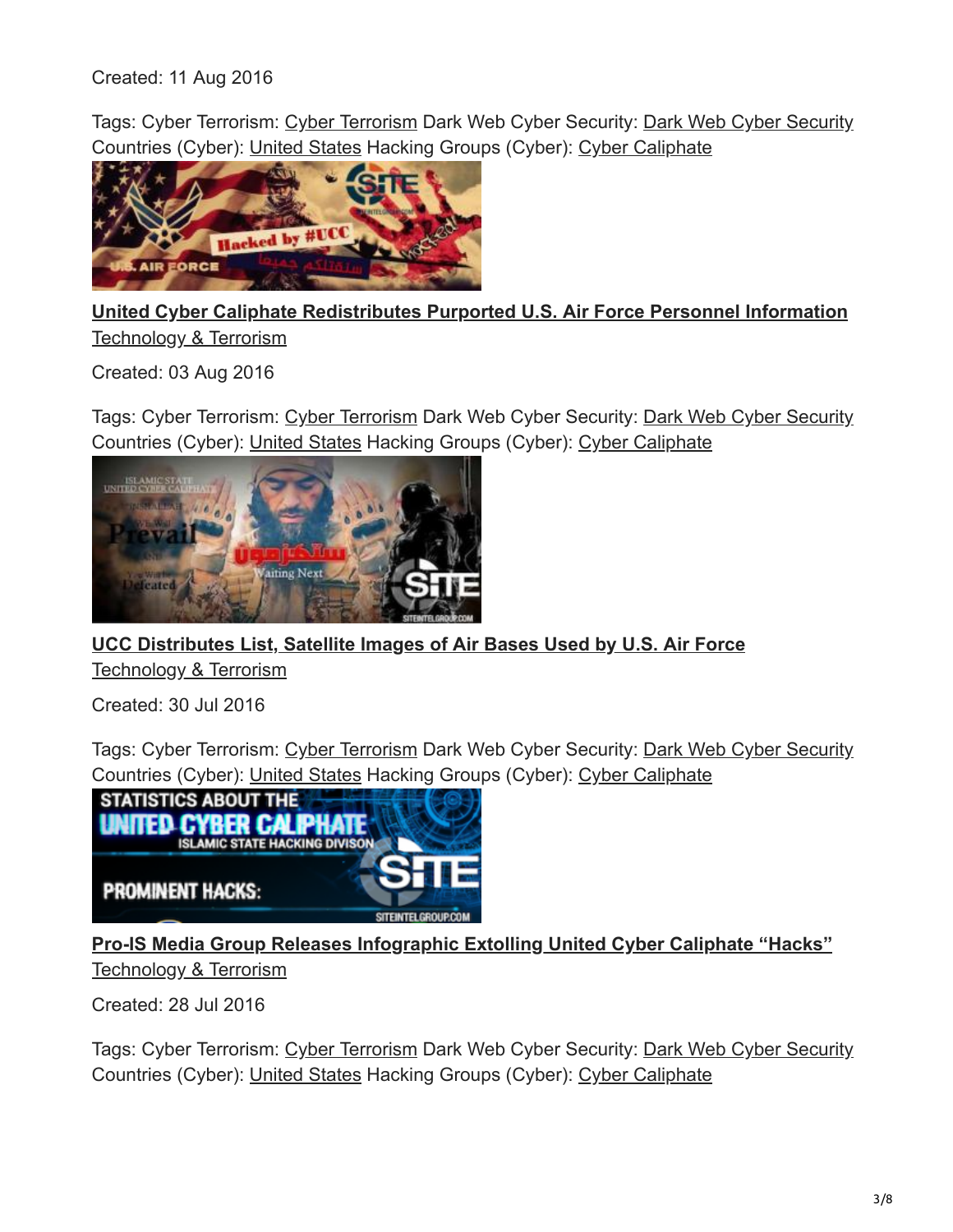

#### **[United Cyber Caliphate Claims Release of Suez Canal Authority Employee Data](https://ent.siteintelgroup.com/Dark-Web-and-Cyber-Security/united-cyber-caliphate-claims-release-of-suez-canal-authority-employee-data.html)** Technology & Terrorism

Created: 27 Jul 2016

Tags: Cyber Terrorism: [Cyber Terrorism](https://ent.siteintelgroup.com/index.php?option=com_customproperties&view=search&task=tag&tagName=Cyber%20Terrorism:Cyber-Terrorism) Dark Web Cyber Security: [Dark Web Cyber Security](https://ent.siteintelgroup.com/index.php?option=com_customproperties&view=search&task=tag&tagName=Dark%20Web%20%20Cyber%20Security:Dark-Web--Cyber-Security) Countries (Cyber): [Egypt](https://ent.siteintelgroup.com/index.php?option=com_customproperties&view=search&task=tag&tagName=Countries%20(Cyber):Egypt) Hacking Groups (Cyber): [Cyber Caliphate](https://ent.siteintelgroup.com/index.php?option=com_customproperties&view=search&task=tag&tagName=Hacking%20Groups%20(Cyber):Cyber-Caliphate)



**[CCA Distributes Lists of Purported U.S. Military Personnel, New York Residents](https://ent.siteintelgroup.com/Dark-Web-and-Cyber-Security/cca-distributes-lists-of-purported-u-s-military-personnel-new-york-residents.html)** Technology & Terrorism

Created: 20 Jul 2016

Tags: Cyber Terrorism: [Cyber Terrorism](https://ent.siteintelgroup.com/index.php?option=com_customproperties&view=search&task=tag&tagName=Cyber%20Terrorism:Cyber-Terrorism) Dark Web Cyber Security: [Dark Web Cyber Security](https://ent.siteintelgroup.com/index.php?option=com_customproperties&view=search&task=tag&tagName=Dark%20Web%20%20Cyber%20Security:Dark-Web--Cyber-Security) Countries (Cyber): [United States](https://ent.siteintelgroup.com/index.php?option=com_customproperties&view=search&task=tag&tagName=Countries%20(Cyber):United-States) Hacking Groups (Cyber): [Cyber Caliphate](https://ent.siteintelgroup.com/index.php?option=com_customproperties&view=search&task=tag&tagName=Hacking%20Groups%20(Cyber):Cyber-Caliphate)



**[Caliphate Cyber Army Distributes List of U.S. Army Corps of Engineers Personnel](https://ent.siteintelgroup.com/Dark-Web-and-Cyber-Security/caliphate-cyber-army-distributes-list-of-u-s-army-corps-of-engineers-personnel.html)** Technology & Terrorism

Created: 19 Jul 2016

Tags: Cyber Terrorism: [Cyber Terrorism](https://ent.siteintelgroup.com/index.php?option=com_customproperties&view=search&task=tag&tagName=Cyber%20Terrorism:Cyber-Terrorism) Dark Web Cyber Security: [Dark Web Cyber Security](https://ent.siteintelgroup.com/index.php?option=com_customproperties&view=search&task=tag&tagName=Dark%20Web%20%20Cyber%20Security:Dark-Web--Cyber-Security) Countries (Cyber): [United States](https://ent.siteintelgroup.com/index.php?option=com_customproperties&view=search&task=tag&tagName=Countries%20(Cyber):United-States) Hacking Groups (Cyber): [Cyber Caliphate](https://ent.siteintelgroup.com/index.php?option=com_customproperties&view=search&task=tag&tagName=Hacking%20Groups%20(Cyber):Cyber-Caliphate) Targets (Cyber):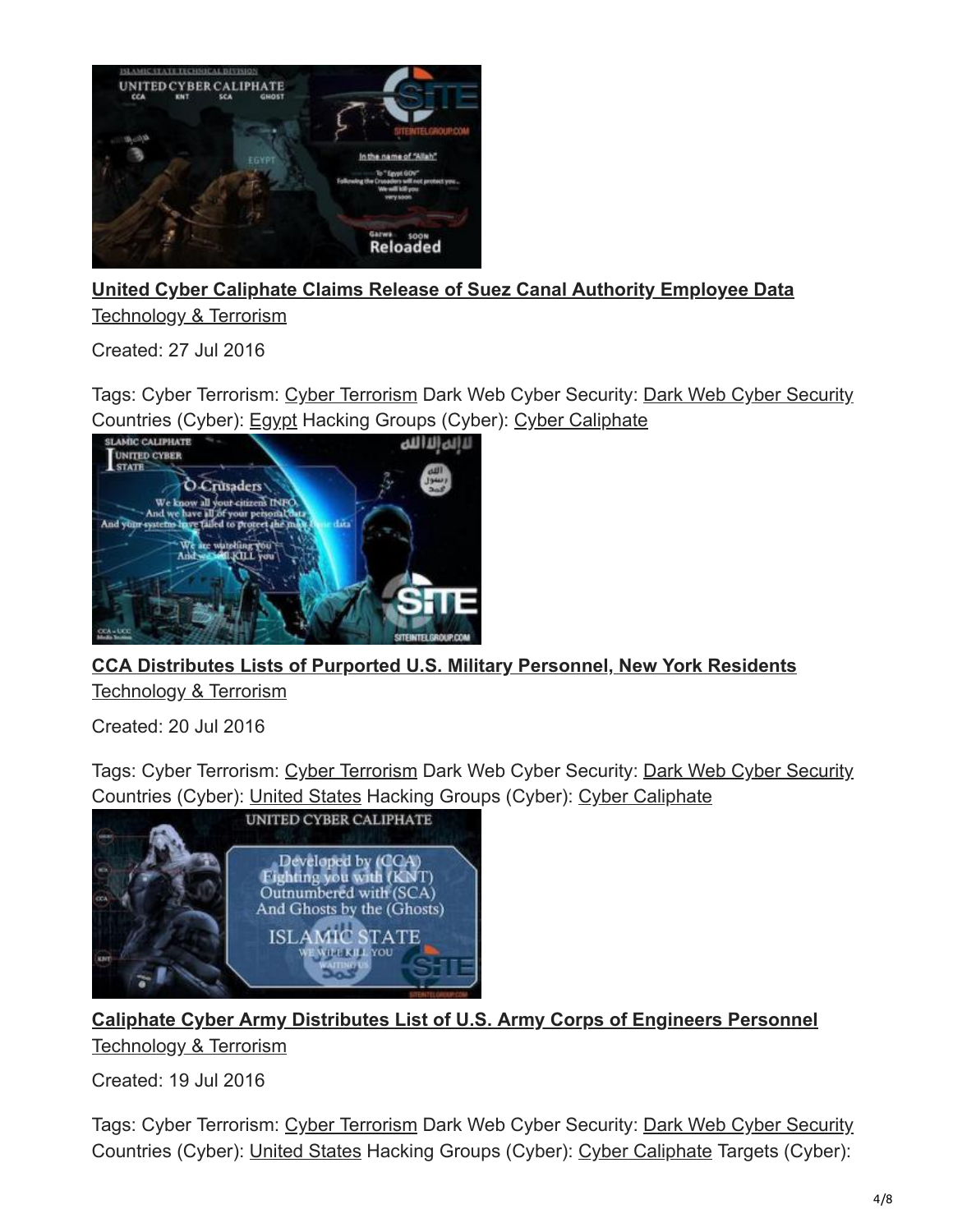#### **[Governments](https://ent.siteintelgroup.com/index.php?option=com_customproperties&view=search&task=tag&tagName=Targets%20(Cyber):Governments)**



**[Caliphate Cyber Army Distributes List of Michigan Police Officials](https://ent.siteintelgroup.com/Dark-Web-and-Cyber-Security/caliphate-cyber-army-distributes-list-of-michigan-police-officials.html)**

Technology & Terrorism

Created: 19 Jul 2016

Tags: Cyber Terrorism: [Cyber Terrorism](https://ent.siteintelgroup.com/index.php?option=com_customproperties&view=search&task=tag&tagName=Cyber%20Terrorism:Cyber-Terrorism) Dark Web Cyber Security: [Dark Web Cyber Security](https://ent.siteintelgroup.com/index.php?option=com_customproperties&view=search&task=tag&tagName=Dark%20Web%20%20Cyber%20Security:Dark-Web--Cyber-Security) Countries (Cyber): [United States](https://ent.siteintelgroup.com/index.php?option=com_customproperties&view=search&task=tag&tagName=Countries%20(Cyber):United-States) Hacking Groups (Cyber): [Cyber Caliphate](https://ent.siteintelgroup.com/index.php?option=com_customproperties&view=search&task=tag&tagName=Hacking%20Groups%20(Cyber):Cyber-Caliphate)



## **[CCA Distributes Lists, Satellite Images of U.S. Airports and Military Bases, Russian](https://ent.siteintelgroup.com/Dark-Web-and-Cyber-Security/cca-distributes-lists-satellite-images-of-u-s-airports-and-military-bases-russian-military-districts-and-bases.html) Military Districts and Bases**

Technology & Terrorism

Created: 16 Jul 2016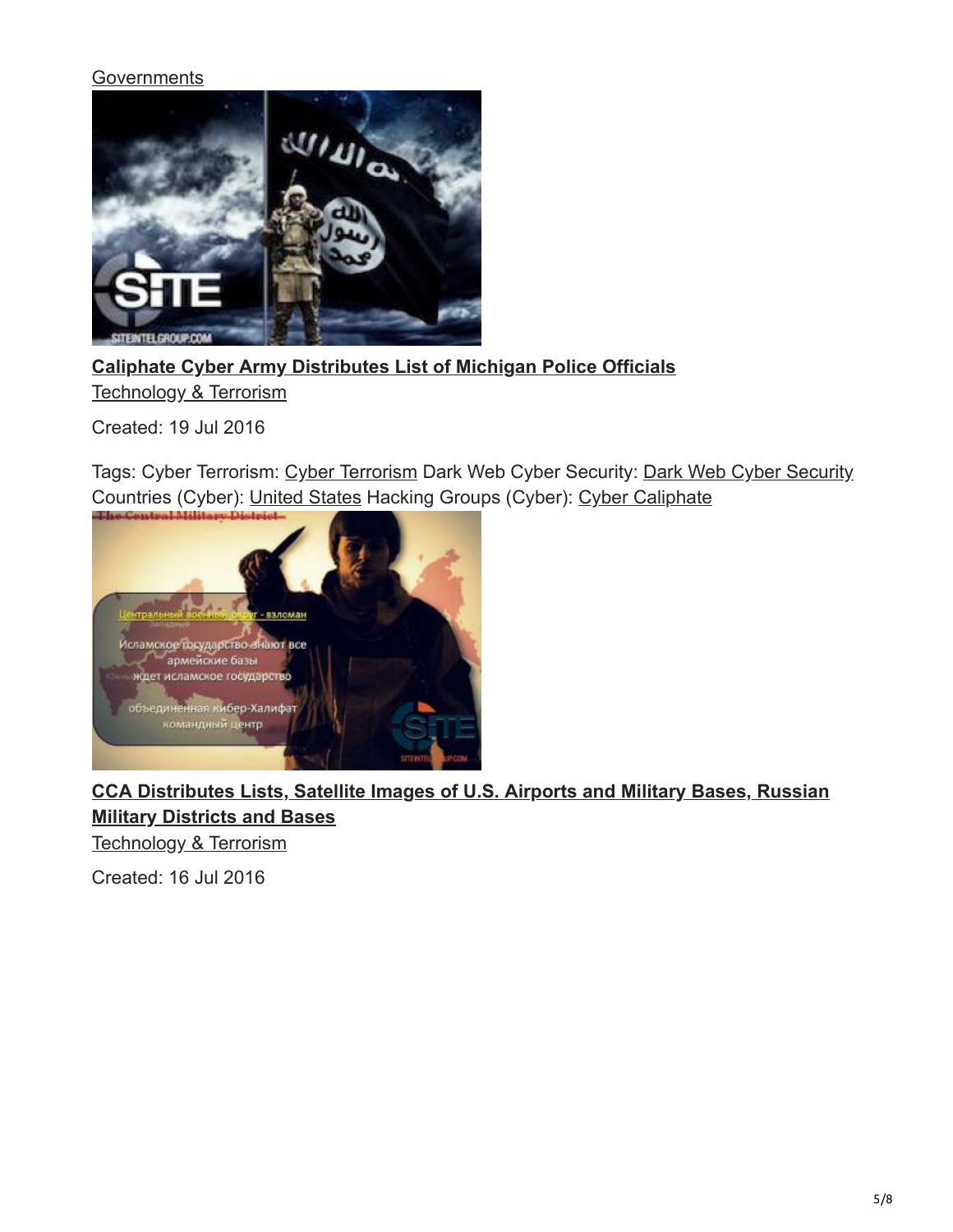![](_page_5_Picture_0.jpeg)

**[UCC Releases More U.S. State Department Info on Staff Members](https://ent.siteintelgroup.com/Dark-Web-and-Cyber-Security/ucc-releases-more-u-s-state-department-info-on-staff-members.html)**

Technology & Terrorism

Created: 13 Jul 2016

![](_page_5_Picture_4.jpeg)

# **[CCA Posts Public Information About Police Officer Salaries, Arrestees in Response to](https://ent.siteintelgroup.com/Dark-Web-and-Cyber-Security/cca-posts-public-information-about-police-officer-salaries-arrestees-in-response-to-dallas-shootings.html) Dallas Shootings**

Technology & Terrorism

Created: 08 Jul 2016

![](_page_5_Picture_8.jpeg)

**[United Cyber Caliphate Posts New Kill List](https://ent.siteintelgroup.com/Dark-Web-and-Cyber-Security/united-cyber-caliphate-post-new-kill-list.html)** Technology & Terrorism

Created: 03 Jul 2016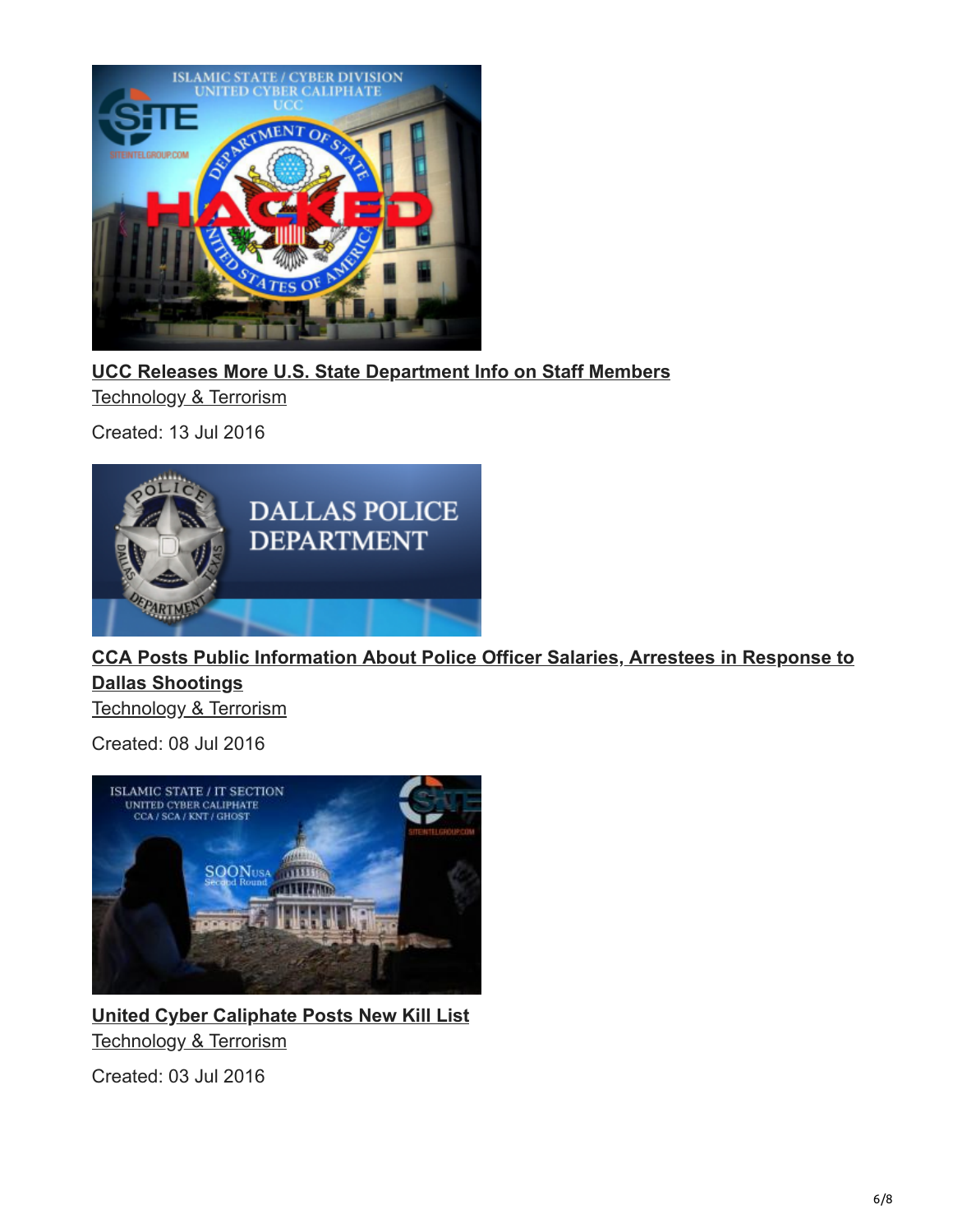![](_page_6_Picture_0.jpeg)

**[United Cyber Caliphate Claim to Release Saudi Government Employee Data](https://ent.siteintelgroup.com/Dark-Web-and-Cyber-Security/united-cyber-caliphate-claim-to-release-saudi-government-employee-data.html)** Technology & Terrorism

Created: 03 Jul 2016

![](_page_6_Picture_3.jpeg)

**[United Cyber Caliphate Shares 280 Links to Canada "Kill List" to Ensure](https://ent.siteintelgroup.com/Dark-Web-and-Cyber-Security/united-cyber-caliphate-shares-280-links-to-canada-kill-list-to-ensure-dissemination.html) Dissemination** Technology & Terrorism

Created: 29 Jun 2016

![](_page_6_Picture_6.jpeg)

**[United Cyber Caliphate Posts "Kill List" Targeting Thousands of Canadian Citizens](https://ent.siteintelgroup.com/Dark-Web-and-Cyber-Security/united-cyber-caliphate-posts-kill-list-targeting-thousands-of-canadian-citizens.html)** Technology & Terrorism

Created: 28 Jun 2016